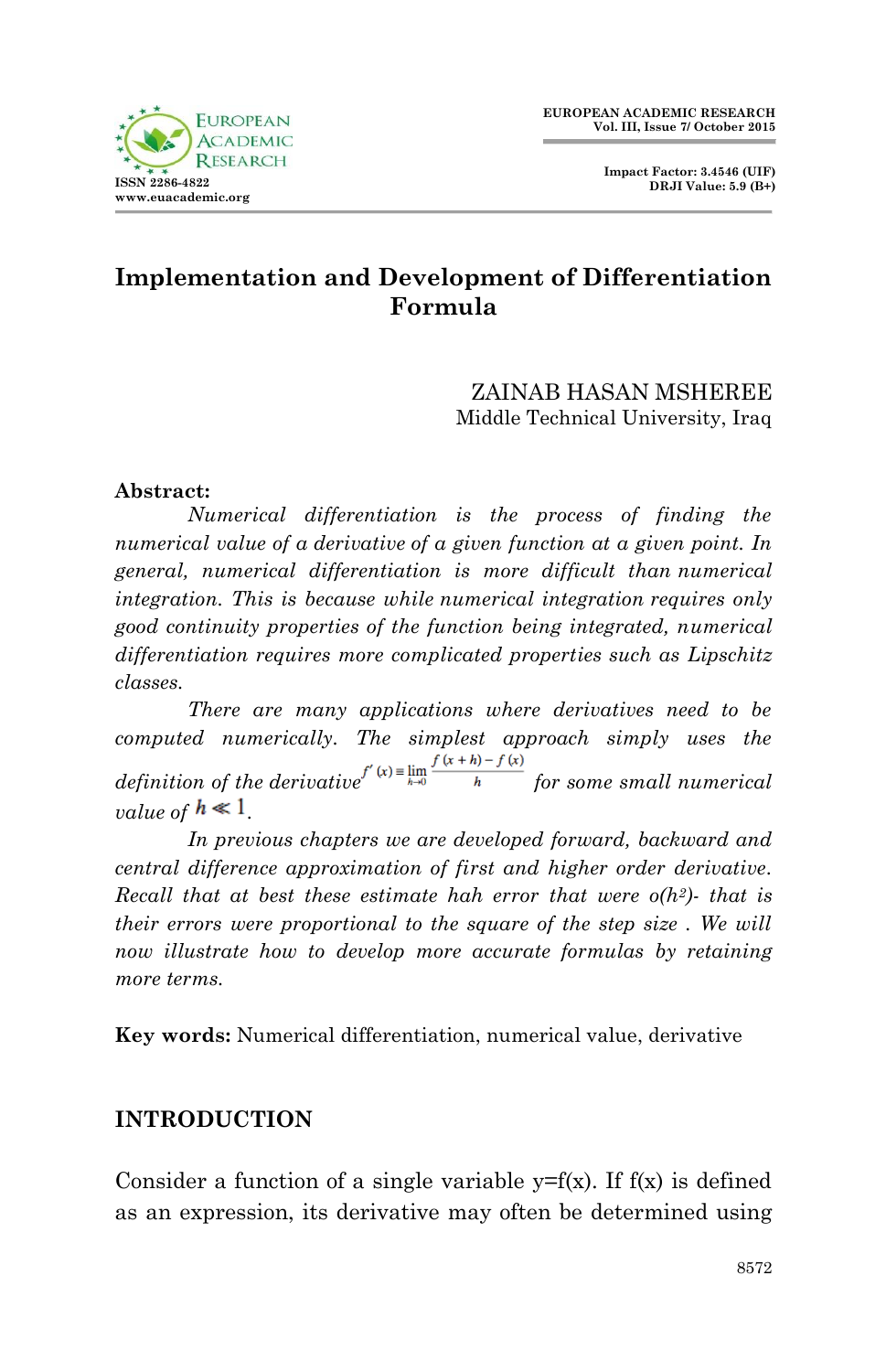the techniques of calculus. However, when f(x) is a complicated function or when it is given in a form, we use numerical method .Here, we will discuss numerical method for approximating the derivatives  $f^{(r)}(x)r \geq 1$  of a given function  $f(x)$ . The accuracy attainable by these method would depend on the given function and the order of the polynomial used . If the polynomial fitted is exact then the error would be theoretically zero. In practice, however, rounding errors will introduce errors in the calculated values.

### **NUMERICAL DIFFERENTIATION:**

In the case of numerical data, the function form of  $f(x)$  is not known in general. First we have to find an appropriate form of f(x) and then obtain its derivatives. So "Numerical differentiation" is concerned with the method of finding the successive derivatives of a function at a given argument, using the given table of entries corresponding to a set of arguments, equally or unequally spaced. Using the theory or interpolation, a suitable interpolation polynomial can be chosen to represent the function to good degree of approximation in the given interval of the argument. For the proper choice of interpolation formula, the criterion is same as in case of interpolation problem, In case of equidistant values of x, if the derivative is to be found at a point near the beginning or the end given set of values, we should use Newton's forward near the middle of the give set of values, then we should use any one of the central difference formula. However, if the function is not known at equidistant values of x, we shall use Newton's divided difference or Lagrange's formula.

# **METHODOLOGY**

Formula for Derivatives: 1-Newton's forward difference formula is

**EUROPEAN ACADEMIC RESEARCH - Vol. III, Issue 7 / October 2015**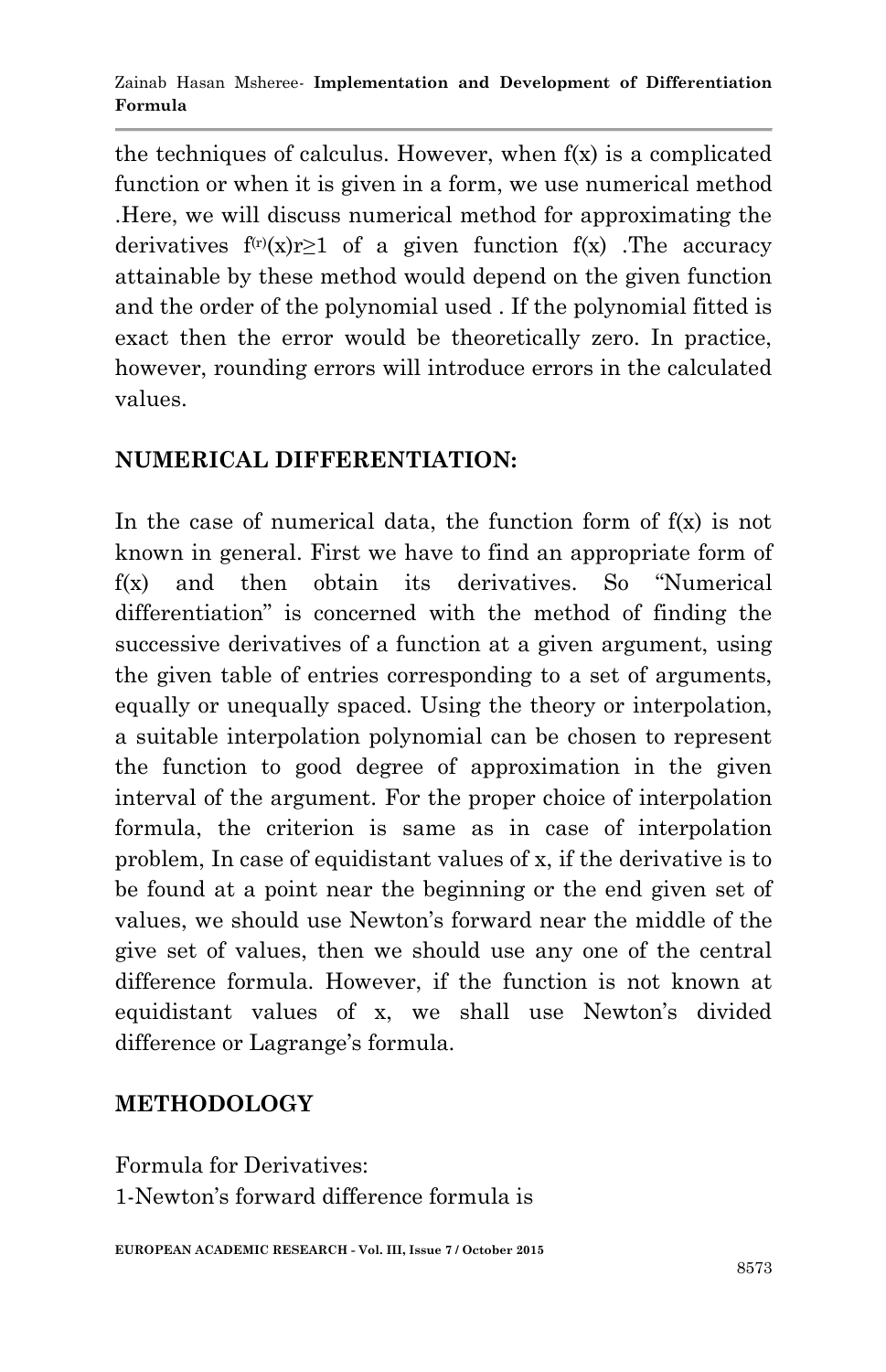Zainab Hasan Msheree*-* **Implementation and Development of Differentiation Formula**

Y=y<sub>0</sub> +uΔy<sub>0</sub> + 
$$
\frac{u(u-1)}{2!}
$$
Δ<sup>2</sup>y<sub>0</sub> +  $\frac{u(u-1)(u-2)}{3!}$ Δ<sup>3</sup>y<sub>0</sub> + ... (1)  
\nu =  $\frac{x-a}{h}$  (2)  
\nwhere  
\ndifferentiating eqn.(1)with respect to u, we get  
\n $\frac{dy}{du} = \Delta y_0 + \frac{2u-1}{2} \Delta^2 y_0 + \frac{3u^2-6u+2}{6} \Delta^3 y_0$  (3)  
\ndifferentiating eqn. (2) with respect to x, we get  
\n $\frac{du}{dx} = \frac{1}{h}$  (4)

We known that

$$
\frac{dy}{dx} = \frac{dy}{du} \cdot \frac{du}{dx} = \frac{1}{h} \left[ \Delta y_0 + \frac{2u - 1}{2} \Delta^2 y_0 + \frac{3u^2 - 6u + 2}{6} \Delta^3 y_0 \right] \tag{5}
$$

Expression (5) provides us the value of  $\frac{dy}{dx}$  at any which is not tabulated.

Formula (5) becomes simple for tabulated values of x, in particular when  $x=a$  and  $u=0$  putting  $u=0$  in(5), we get

$$
\left(\frac{dy}{dx}\right)_{\chi=a} = \frac{1}{h} \left[ \Delta y_o - \frac{1}{2} \Delta^2 y_o + \frac{1}{3} \Delta^3 y_o - \frac{1}{4} \Delta^4 y_o + \dotsb \right] \tag{6}
$$

differentiating eqn.(5)with respect to x, we get

$$
\frac{d^2y}{dx^2} = \frac{d}{dx} \left(\frac{dy}{dx}\right) = \frac{d}{du} \left(\frac{dy}{dx}\right) \frac{du}{dx}
$$
  
\n
$$
= \frac{1}{h} \left[\Delta^2 y_o + (u - 1)\Delta^3 y_o + \frac{(6u^2 - 18u + 11)}{12}\Delta^4 y_o \dots \right] \frac{1}{h}
$$
  
\n
$$
= \frac{1}{h^2} \left[\Delta^2 y_o + (u - 1)\Delta^3 y_o + \frac{(6u^2 - 18u + 11)}{12}\Delta^4 y_o \dots \right] \dots .(7)
$$
  
\nPutting u=0 in eqn.(7), we get  
\n
$$
\left(\frac{d^2u}{dx^2}\right)_{x=a} = \frac{1}{h^2} \left(\Delta^2 y_o - \Delta^3 y_o + \frac{11}{12}\Delta^4 y_o - \dots \right)
$$
 (8)  
\nSimilarly, we get  
\n
$$
\left(\frac{d^3y}{dx^3}\right)_{x=a} = \frac{1}{h^3} \left(\Delta^3 y_o - \frac{3}{2}\Delta^4 y_o + \dots \right)
$$
 (9)  
\nAnd so on.

And so on.

Formulae for computing higher derivatives may be obtained by successive differentiation.

Aliter: We known that

E=  $e^{hd}$  →  $1+\Delta$  =  $e^{hd}$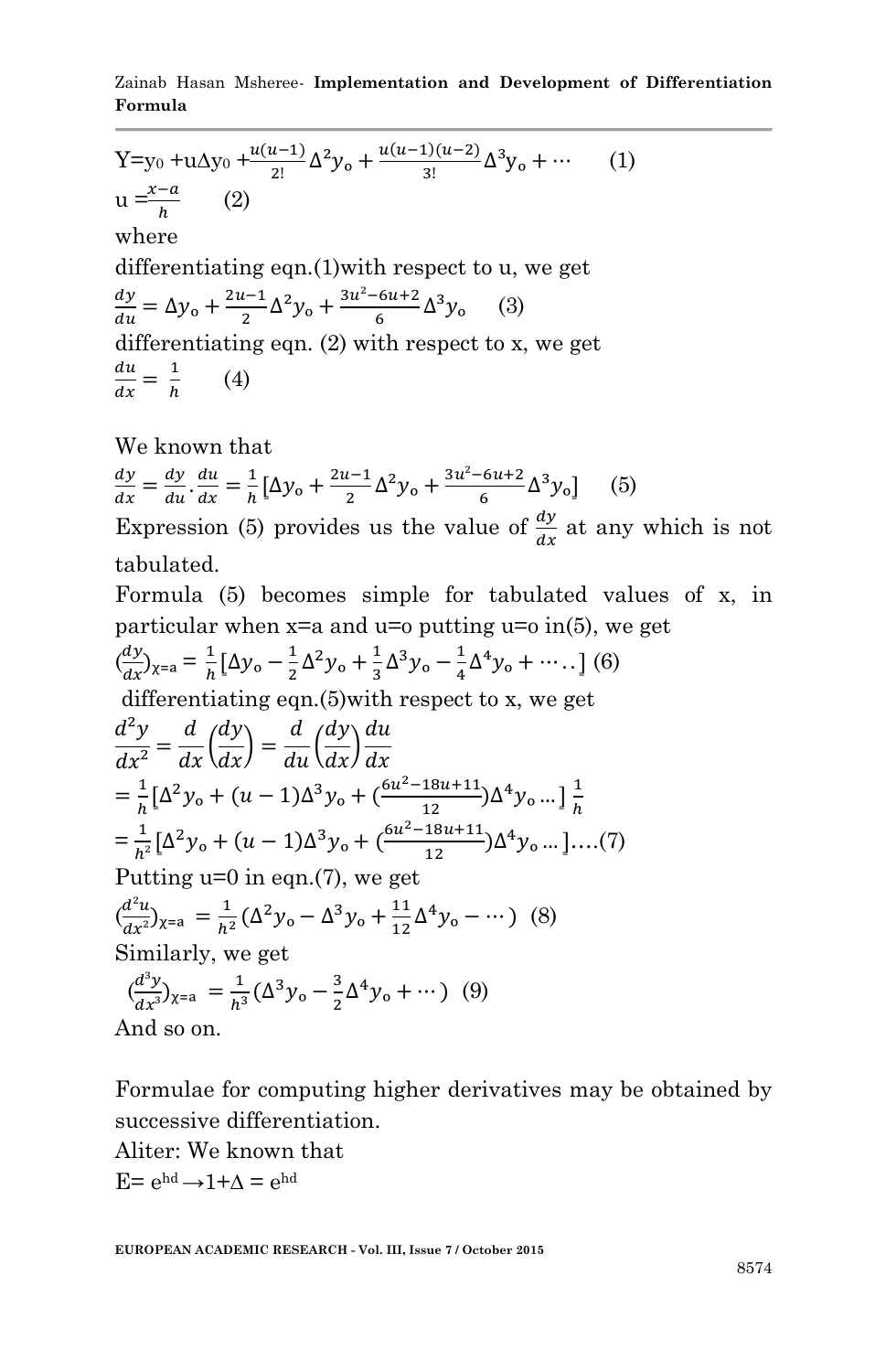Zainab Hasan Msheree*-* **Implementation and Development of Differentiation Formula**

hd =log (1+A)=
$$
\Delta - \frac{\Delta^2}{2} + \frac{\Delta^3}{3} - \frac{\Delta^4}{4} + \cdots
$$
  
\n $D=\frac{1}{h}(\Delta - \frac{\Delta^2}{2} + \frac{\Delta^3}{3} - \frac{\Delta^4}{4} + \cdots)^2$   
\nSimilarly,  $D^2 = \frac{1}{h^2}(\Delta - \frac{\Delta^2}{2} + \frac{\Delta^3}{3} - \frac{\Delta^4}{4} + \cdots)^2 = \frac{1}{h^2}(\Delta^2 - \Delta^3 + \frac{11}{12}\Delta^4 - \cdots)$   
\nAnd  $D^3 = \frac{1}{h^3}(\Delta^3 - \frac{3}{2}\Delta^4 + \cdots)$   
\n2-Newton's backward difference formula is  
\nY=y<sub>n</sub> +u $\nabla y_n + \frac{u(u+1)}{2!}\nabla^2 y_n + \frac{u(u+1)(u+2)}{3!}\nabla^3 y_n + \cdots$ ...(10)  
\nWhere  $u = \frac{x - xn}{h}$  (11)  
\ndifferentiating eqn.(10) with respect to u, we get  
\n $\frac{dy}{du} = \nabla y_n + (\frac{2u+1}{2})\nabla^2 y_n + (\frac{3u^2 - 6u + 2}{6})\nabla^3 y_n + \cdots$ ...(12)  
\ndifferentiating eqn.(11) with respect to x, we get  
\n $\frac{du}{dx} = \frac{1}{h}$   
\nNow,  $\frac{dy}{dx} = \frac{dy}{du} \cdot \frac{du}{dx} \cdots$ ...(13)  
\n $= \frac{1}{h} [\nabla y_n + (\frac{2u+1}{2})\nabla^2 y_n + (\frac{3u^2 - 6u + 2}{6})\nabla^3 y_n + \cdots$ ...(14)

Expression (14) provides us the value of  $\frac{dy}{dx}$  at any x which is not tabulated. Atx= $x_n$ , we have  $u=0$ Putting  $u=0$  in eqn. (14), we get

$$
\left(\frac{dy}{dx}\right)_{x=xn} = \frac{1}{h} \left[ \nabla y_n + \frac{1}{2} \nabla^2 y_n + \frac{1}{3} \nabla^3 y_n + \dots \dots \dots \right] \dots (15)
$$

differentiating eqn.(14)with respect to x , we get

$$
\frac{d^2y}{dx^2} = \frac{d}{dx} \left(\frac{dy}{dx}\right) = \frac{d}{du} \left(\frac{dy}{dx}\right) \frac{du}{dx}
$$
  
=  $\frac{1}{h^2} \left[\nabla^2 y_n + (u+1)\nabla^3 y_n + \frac{6u^2 + 18u + 11}{12} \nabla^4 y_n\right]...(16)$   
Putting u=0 in eqn. (16), we get  
 $\left(\frac{d^2y}{dx^2}\right)_{x=x_0} = \frac{1}{h^2} \left[\nabla^2 y_n + \nabla^3 y_n + \frac{11}{12} \nabla^4 y_n \dots \dots \dots \right]...(17)$ 

Similarly,  $\binom{d}{ }$  $\frac{d^3y}{dx^3}$ ) x=xn = $\frac{1}{h^3}$  $\frac{1}{h^3} [\nabla^3 y_n + \frac{3}{2}]$  $\frac{3}{2}\nabla^4 y_n \dots \dots \dots \dots \dots (18)$ 

**EUROPEAN ACADEMIC RESEARCH - Vol. III, Issue 7 / October 2015**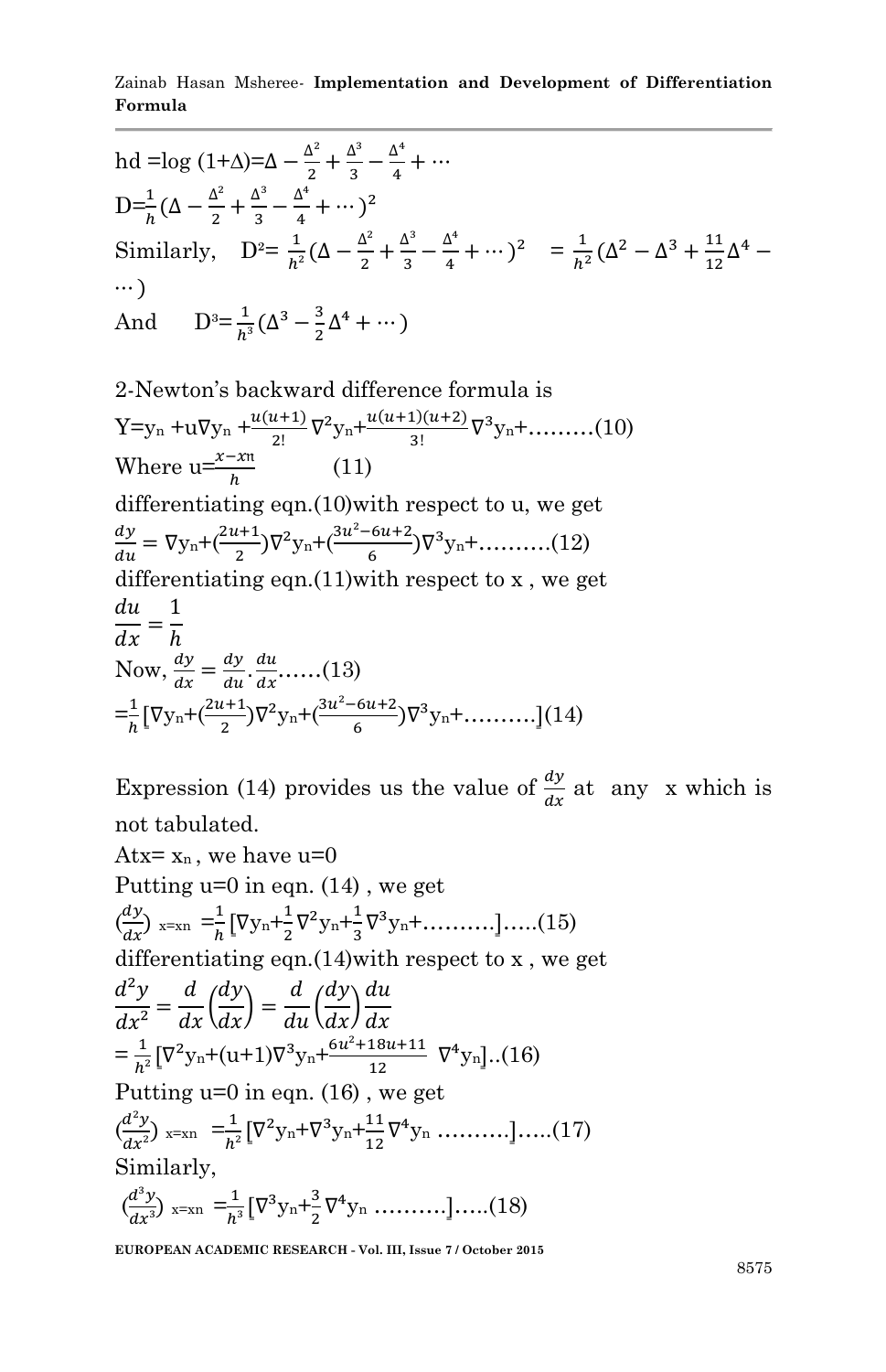Formulae for computing higher derivatives may be obtained by successive differentiation.

Aliter : We known that  
\nE<sup>-1=1</sup>-V  
\ne<sup>-hd</sup>=1-Q  
\n-hd=log(1-v)=: 
$$
[\nabla + \frac{1}{2}\nabla^2 y_n + \frac{1}{3}\nabla^3 y_n + \frac{1}{4}\nabla^4 y_n + .....]
$$
  
\n $\Rightarrow D = \frac{1}{h} [\nabla + \frac{1}{2}\nabla^2 y_n + \frac{1}{3}\nabla^3 y_n + \frac{1}{4}\nabla^4 y_n + .....]$   
\nAlso,  $D^2 = \frac{1}{h^2} [\nabla + \frac{1}{2}\nabla^2 y_n + \frac{1}{3}\nabla^3 y_n + \frac{1}{4}\nabla^4 y_n + .....]$ <sup>2</sup>  
\nSimilarly,  
\n $D^3 = \frac{1}{h^3} [\nabla^3 y_n + \frac{3}{2}\nabla^4 y_n + .....]$  and so on.  
\n3-Stirling's central difference interpolation formula is  
\nY=y<sub>0</sub>  
\n+ $\frac{u}{1!} (\frac{\Delta y_o + \Delta y_{-1}}{2}) + \frac{u^2}{2!} \Delta^2 y_{-1} + \frac{u(u^2 - 1^2)}{3!} (\frac{\Delta^3 y_{-1} + \Delta^3 y_{-2}}{2}) + \frac{u^2(u^2 - 1^2)}{4!} \Delta^4 y_{-2}$   
\n(19)  
\nWhere  $u = \frac{x-a}{h}$ ........(20)  
\nDifferentiating eqn.(19) with respect to u, we get  
\n $\frac{dy}{du} = (\frac{\Delta y_o + \Delta y_{-1}}{2}) + u\Delta^2 y_{-1} + \frac{(3u^2 - 1)}{6} (\frac{\Delta^3 y_{-1} + \Delta^3 y_{-2}}{2}) + \frac{(4u^2 - 2u)}{4!} \Delta^4 y_{-2} + ...$   
\n(21)  
\nDifferentiating eqn.(20) with respect to x, we get  
\n $\frac{du}{dx} = \frac{1}{h}$  (22)  
\nNow,  $\frac{dy}{dx} = \frac{dy}{du} \cdot \frac{du}{dx}$   
\n $= \frac{1}{h} [(\frac{\Delta y_o + \Delta y_{-1}}{2}) + u\Delta^2 y_{-1} + \frac{(3u^2 - 1)}{6} (\frac{\Delta^3 y_{-1$ 

Expression (23) provides us the value of  $\frac{dy}{dx}$  at any x which is not tabulated. Put x=a, we have u=0 Putting  $u=0$  in eqn.(23), we get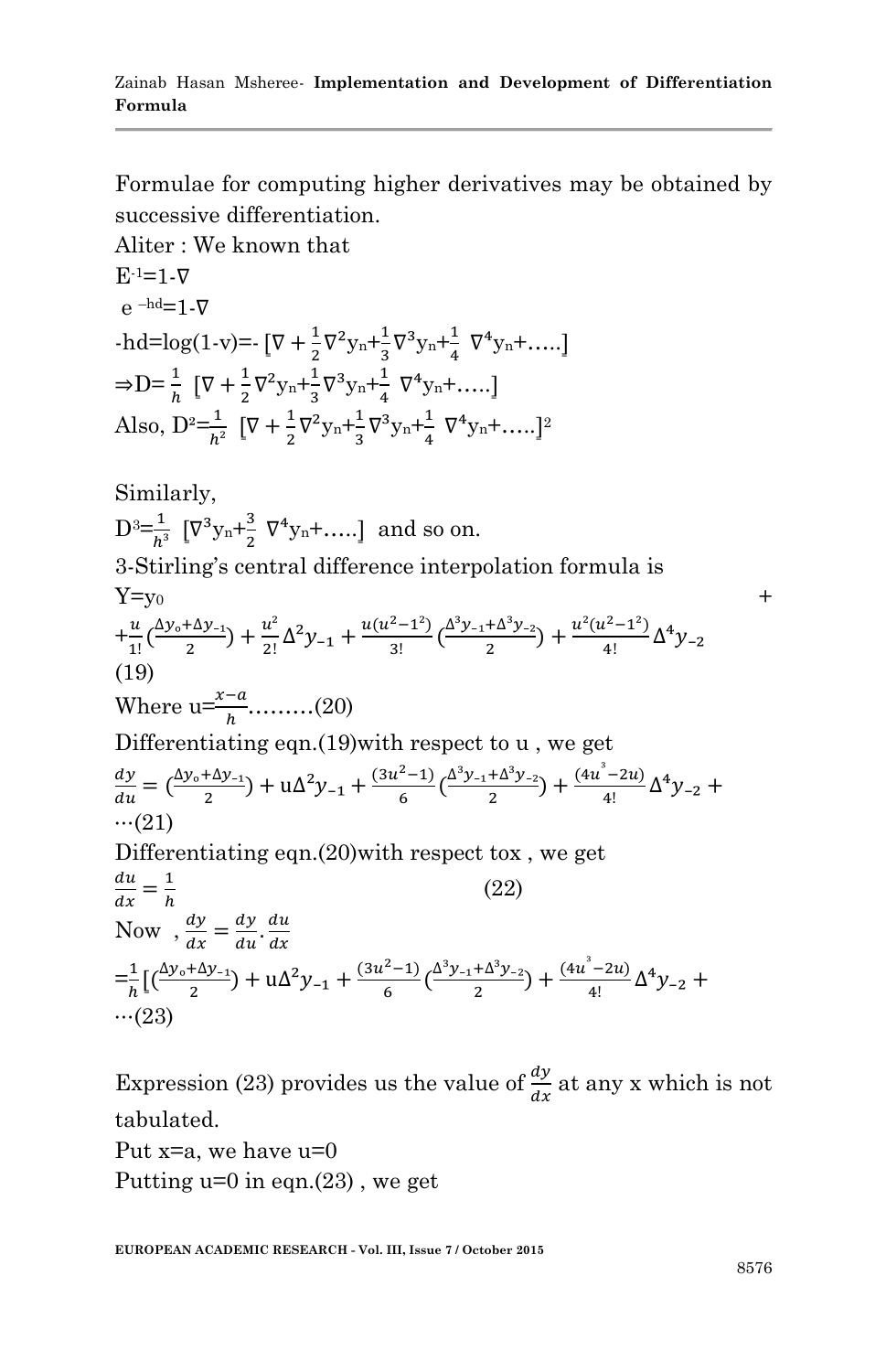Zainab Hasan Msheree*-* **Implementation and Development of Differentiation Formula**

$$
\frac{dy}{dx} y_{x=a} = \frac{1}{h} \left[ \left( \frac{\Delta y_0 + \Delta y_{-1}}{2} \right) - \frac{1}{6} \left( \frac{\Delta^3 y_{-1} + \Delta^3 y_{-2}}{2} \right) + \frac{1}{30} \frac{\Delta^5 y_{-2} + \Delta^5 y_{-3}}{2} - \right]
$$
\n(24)\nDifferentiating eqn.(23) with respect to x, we get\n
$$
\frac{d^2y}{dx^2} = \frac{d}{dx} \left( \frac{dy}{dx} \right) = \frac{d}{du} \left( \frac{dy}{dx} \right) \frac{du}{dx}
$$
\n
$$
= \frac{1}{h^2} \left[ \left( \Delta^2 y_{-1} + u \left( \frac{\Delta^3 y_{-1} + \Delta^3 y_{-2}}{2} \right) + \frac{(6u^2 - 1)}{12} \Delta^4 y_{-2} + \left( \frac{2u^3 - 3u}{12} \right) \frac{\Delta^5 y_{-2} + \Delta^5 y_{-3}}{2} + \right] \right]
$$
\n(25)\nPutting u=0 in eqn.(24), we get\n
$$
\left( \frac{d^2y}{dx^2} \right)_{x=a} = \frac{1}{h^2} (\Delta^2 y_{-1} - \frac{1}{12} \Delta^4 y_{-2} + \frac{1}{90} \Delta^6 y_{-3} - \cdots) \qquad (26)
$$
\nAnd so on.

Formulae for computing higher derivatives may be obtained by successive differentiation.

#### **RESULT AND DISCUSSION**

We have already introduced the notion of numerical differentiation in previous chapters and we employed the Taylors series expansion to derive the finite divided difference approximation of derivatives. In previous chapters we are developed forward, backward and central difference approximation of first and higher order derivative .Recall that at best these estimate hah error that were  $o(h^2)$ - that is, their errors were proportional to the square of the step size .This level of accuracy is due to the number of terms of Taylor's that were retained during the derivation of these formulas . We will now illustrate how to develop more accurate formulas by retaining more terms.

#### **REFERENCES**

1. Butcher, J.C. 2001. "Numerical methods for ordinary differential equations in the 20th century Numerical

**EUROPEAN ACADEMIC RESEARCH - Vol. III, Issue 7 / October 2015**